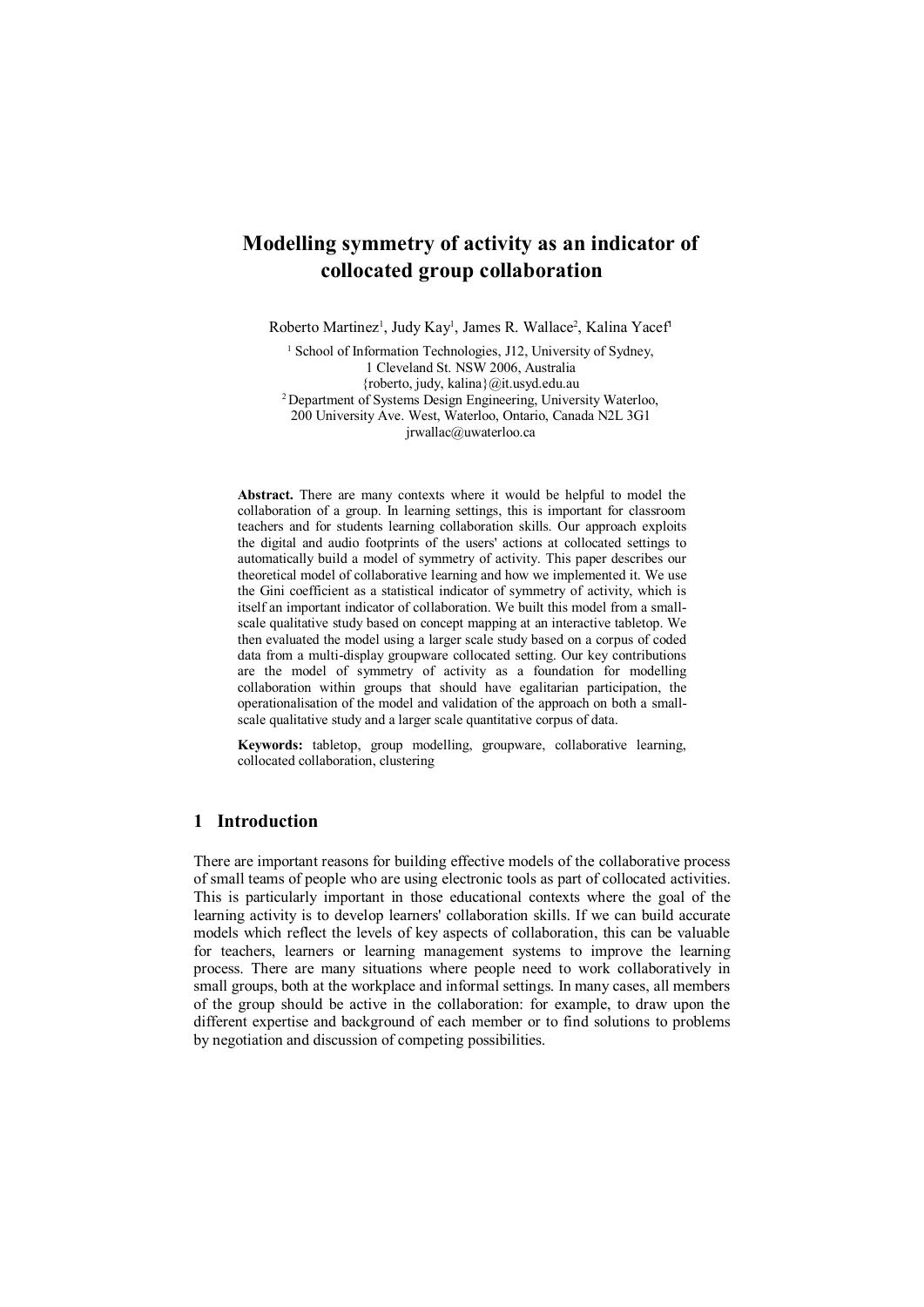This makes it important to be able to build models that indicate whether a group is collaborating effectively. Emerging technologies that can support small groups have the potential to provide the data that could be used to create such group models of collaboration. Previous work in user modelling research has articulated the importance of capturing a user model according to the users' interactions around the tabletop in order to adapt and improve the support to the group activities [1].

Drawing on the considerable work on collaborative learning theories [2] and collaborative learning supported by desktop computers [3], an objective and useful indicator of collaboration is the notion of *symmetry*. We build upon that work, and constructivist theories of *group cognition* [4] to create a theoretical model of *symmetry of activity* of the group in small collocated settings, such as at interactive tabletops. We argue that the measure of the symmetry of participation of collocated group members can provide insights into the extent of collaboration of the group, and that this measure can be extracted automatically from log and audio traces. This paper describes our exploration of ways to create helpful models of collaboration based upon indicators of symmetry.

We begin by describing some theoretical foundations and outlining important elements of the collaboration model. We then describe our model in terms of our exploratory study based on concept mapping at the tabletop and show how we have implemented it by defining measures of symmetry of activity. We then evaluate the model using a larger scale trial drawing on a corpus of coded data from a multidisplay groupware collocated setting based on a problem-solving activity.

The remainder of the paper is organised as follows. The next section presents a short overview of related work. Next, we describe our exploratory study in terms of the collaborative learning theory Afterwards, the extraction of the model is presented, with Section 4 describing the creation of our model of symmetry, and Section 5 presenting the clustering work to validate such a model. Then, we discuss the results of the analysis with reflections on how the indicators of symmetry ought to be included in the learner model of the group to improve teaching and learning. Finally, we conclude with the discussion and future work.

# **2 Related work**

1

There has been relatively limited research exploring how to make use of the digital footprints of the learners' activity to infer indicators that could help build models of collocated collaboration; these could be used in many ways to help groups to learn work more collaboratively and effectively. Previous work in this area has focused mostly on supporting group collaborative tasks within e-learning systems.

The Narcissus system [5] gives support to groups working collaboratively through the Trac<sup>1</sup> web-based collaborative system. It allows teams to interact with their group model of activity, helping learners and their tutors gain insights on how the group has operated. Anaya and Boticario [6] described a domain-independent collaborative learning modelling method based on statistical quantitative data. This was evaluated

<sup>1</sup> Trac Open Source Project: http://trac.edgewall.org/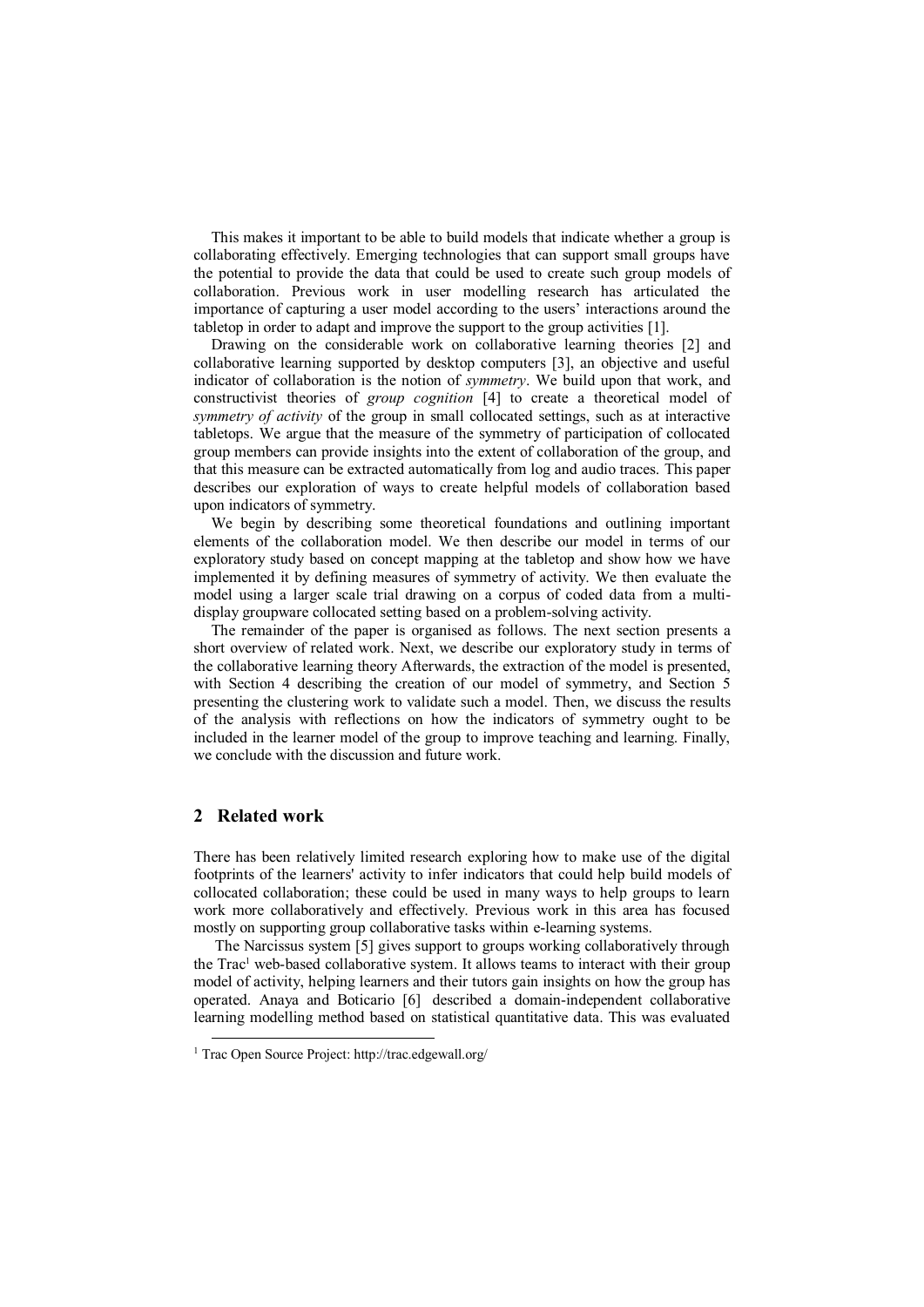using two data mining techniques, clustering and decision trees. This approach aims to classify and group individuals according to their collaboration level. Perera et.al. [7] also modelled key aspects of teamwork and collaboration, using machine learning techniques but focusing on clustering groups according to various indicators of collaboration and exploring the sequential patterns of interaction. Soller and Lesgold [8] modelled the *process* of collaborative learning supported by an online shared workspace. They presented a modelling approach based on Hidden Markov Models to recognise the communication networks within groups classifying the sequences of interaction that distinguish the effective sharing knowledge episodes. Casillas and Daradomius [9] described another approach for extracting and modelling behavioural patterns in collaborative settings building on Social Network Analysis.

# **3 Theoretical foundations: group cognition and symmetry of action**

Group cognition theory builds upon many other theories based on the concept of constructing meaning through language and social interactions [10]. According to these theories, a group of people working collaboratively externalise and negotiate their different viewpoints. Sometimes the flux of interactions results in the creation of external artefacts such as texts, conceptual maps, diagrams, sculptures and other objects. These social artefacts embody the group's understanding. Figure 1 depicts the elements in the process of group cognition starting with the personal understanding cycle (1), which occurs inside individuals' minds, and the social knowledge building cycle (2), which includes all the sub-processes that may be present when building shared understanding. In face to face interactions, these sub-processes can generate a huge quantity of cognitive artefacts in short periods of time. Group members have to articulate their thoughts to convince others or to explain their point of view. They negotiate, share, revise and externalise their standpoints to other participants, leaving more digital evidence of the collaboration process than in individual learning settings. These are the digital tracks of the process of the interaction that we aim to exploit.



**Fig. 1.** Simplified model of collaborative knowledge building adapted from [10].

Dillenbourg [2] points to the importance of high levels symmetry of action, knowledge and status for successful collaboration in learning contexts.. Symmetry of action is the degree to which users perform the same level of activity; we can capture this aspect from actions at a tabletop or at a multi-display setting. Symmetry of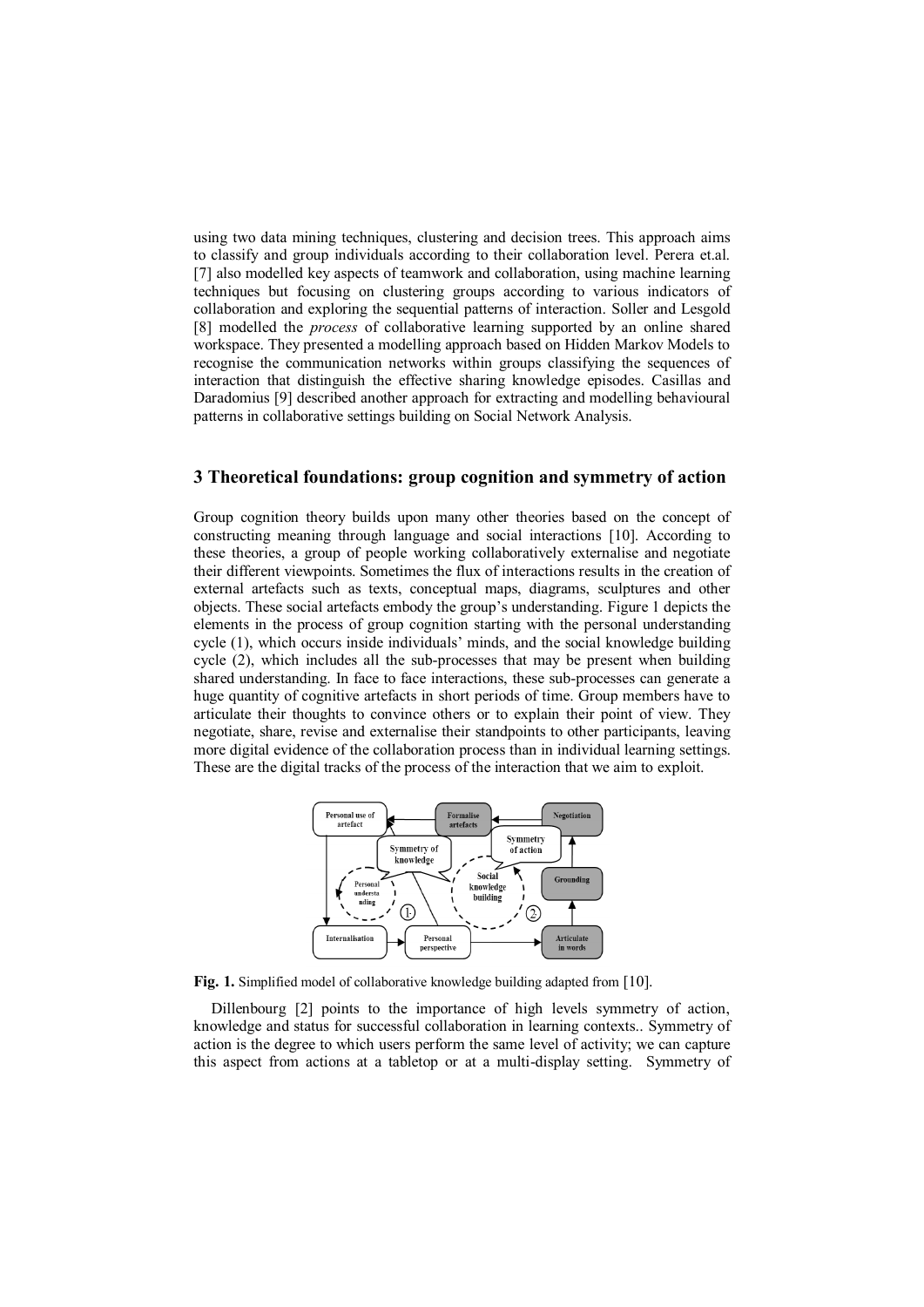knowledge refers to the extent to which users have the same level of skills and knowledge. In Figure 1 we depict these two dimensions of symmetry as related directly to the collaborative process. Finally, the symmetry of status is associated with the relative position that each user has in their community.

We investigate whether assessing key aspects of the *symmetry of action* in group's logs and audio traces can determine important aspects of collaboration in the group. Key features of this symmetry can easily be captured, whereas the symmetry of knowledge is highly domain dependent and therefore difficult to assess in a generic way. Similarly, the symmetry of status is a complex social phenomenon that cannot be entirely tackled from a quantitative perspective.

We collected data from two sources: the logs of interactions (touches on the tabletop or clicks in a multi-display setting), obtained directly from the application, and the audio traces, obtained using microphones [11]. From these two sources of data, we identified four measures of action that we aim to use to model the degree of symmetry of action: the number and total duration of verbal interventions, and the number and total duration of physical interaction with the system.

In addition to these measures, we used the *Gini Coefficient* [12], a measurement of statistical dispersion which has been successfully used to estimate equity of participation of students in learning environments [13] and also for measuring levels of participation at multi-touch devices [14]. The Gini Coefficient (*G*) is an indicator of dispersion that ranges between 0 and 1. A coefficient value of 1 indicates total asymmetry or dispersion and 0 indicates total symmetry or perfect equality.

This indicator can be defined as the mean of the difference between every pair of participants ( $n=3$  or 4 in this study), divided by the mean size  $\mu$  (1). In essence, our approach requires a way to translate the logs of interactions into Gini coefficients for representing symmetry of activity.

$$
G = \frac{\sum_{i=1}^{n} \sum_{j=1}^{n} |x_i - x_j|}{2 n^2 \mu}
$$
 (1)

Our methodology consists of, first, conducting a qualitative and statistical exploration in a small study to refine a model of group collaboration based on these measures (in the form of rules), and then, evaluating this model through a large-scale study.

# **4 Model of symmetry**

#### **4.1 Context of the study**

We designed a case study on a multi-touch tabletop interface. Multi-touch tabletops offer the promise of supporting rich face to face collaboration. Importantly, they can capture digital footprints of the users' activity.

Groups were recruited for the first part of the analysis to build an artefact collaboratively at the tabletop using Cmate, as shown in Figure 2. Cmate is a tabletop application designed for collaborative *concept mapping* [15]. One of the advantages of the concept maps is that through these tools learners can construct understanding in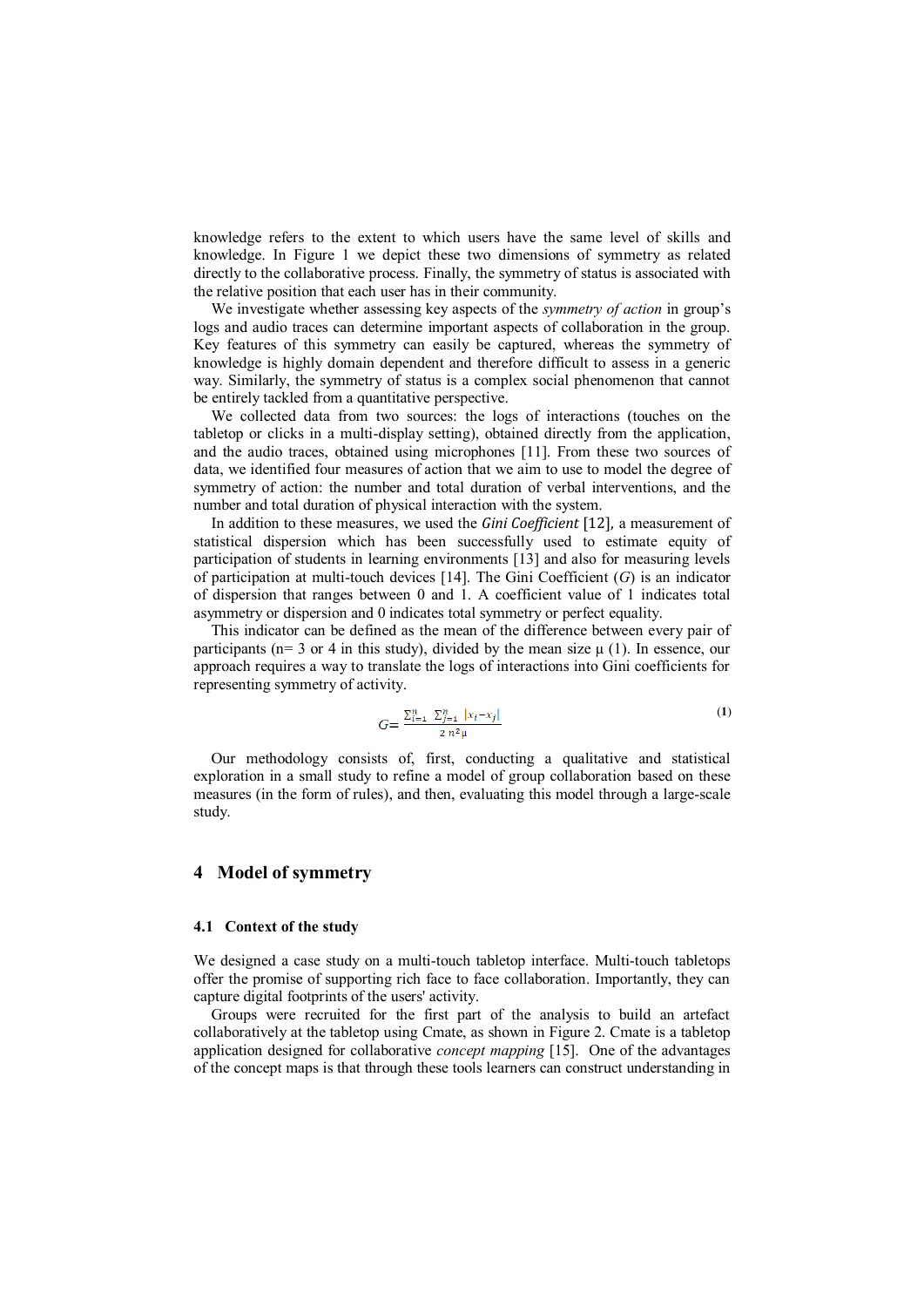their own terms, discuss relationships between concepts and reflect on alternative perspectives. The implementation of the Cmate interface is described in detail in [16].

*Task*. In the first part of the experiment, participants were asked to create an individual concept map, capturing their own understanding of a topic using their own concept set. After studying the same text titled: *Recycling, cost-benefit analysis,* participants were requested to draw maps answering the focus question: *does recycling help the environment?* These initial individual artefacts were built on desktop computers, using CmapTools<sup>2</sup> , and preloaded into the tabletop. In the second (and collaborative) part of the experiment, each group was asked to build a common group concept map at the tabletop. After the group had discussed their individual maps, participants could use Cmate to perform basic actions such as adding concepts, creating directed links between two concepts, moving and deleting concepts/links, and editing node words by double tapping a node and modifying the word using a virtual keyboard, all these with the purpose of creating a combined group map.



Fig. 2. Our tabletop application being used to build group concept maps.

*Population and data collection.* Every touch on the tabletop was logged, along with the user who made it, and all sessions were video recorded. Sound was recorded with individual microphones worn by each participant. The study involved five groups, each of 3 or 4 participants, for a total of 18 participants. They were students predominantly enrolled in engineering courses and were aged between 20 and 27. Group members were familiar with one another. Each group had thirty minutes to build the concept map and five additional minutes to discuss the ideas and formalise which propositions should remain in the final map. Groups performed between 1450 and 2360 actions per session, for 8500 recorded touches. We also obtained a total of 6296 seconds of active verbal participation.

In Table 1 we present two example excerpts from group session logs. The fragment at the left corresponds to a collaborative group. In this case students combined talking with actions at the tabletop, dedicating some time to discussion before making changes. A different group, non collaborative this time, is shown in the excerpt at the right; this group dedicated most of the time to perform physical actions rather than discussing their ideas. Both fragments where extracted from the starting part of their respective sessions to illustrate the nature of the available data.

-

<sup>2</sup> Institute for Humans and Machine Cognition. CmapTools: http://cmap.ihmc.us/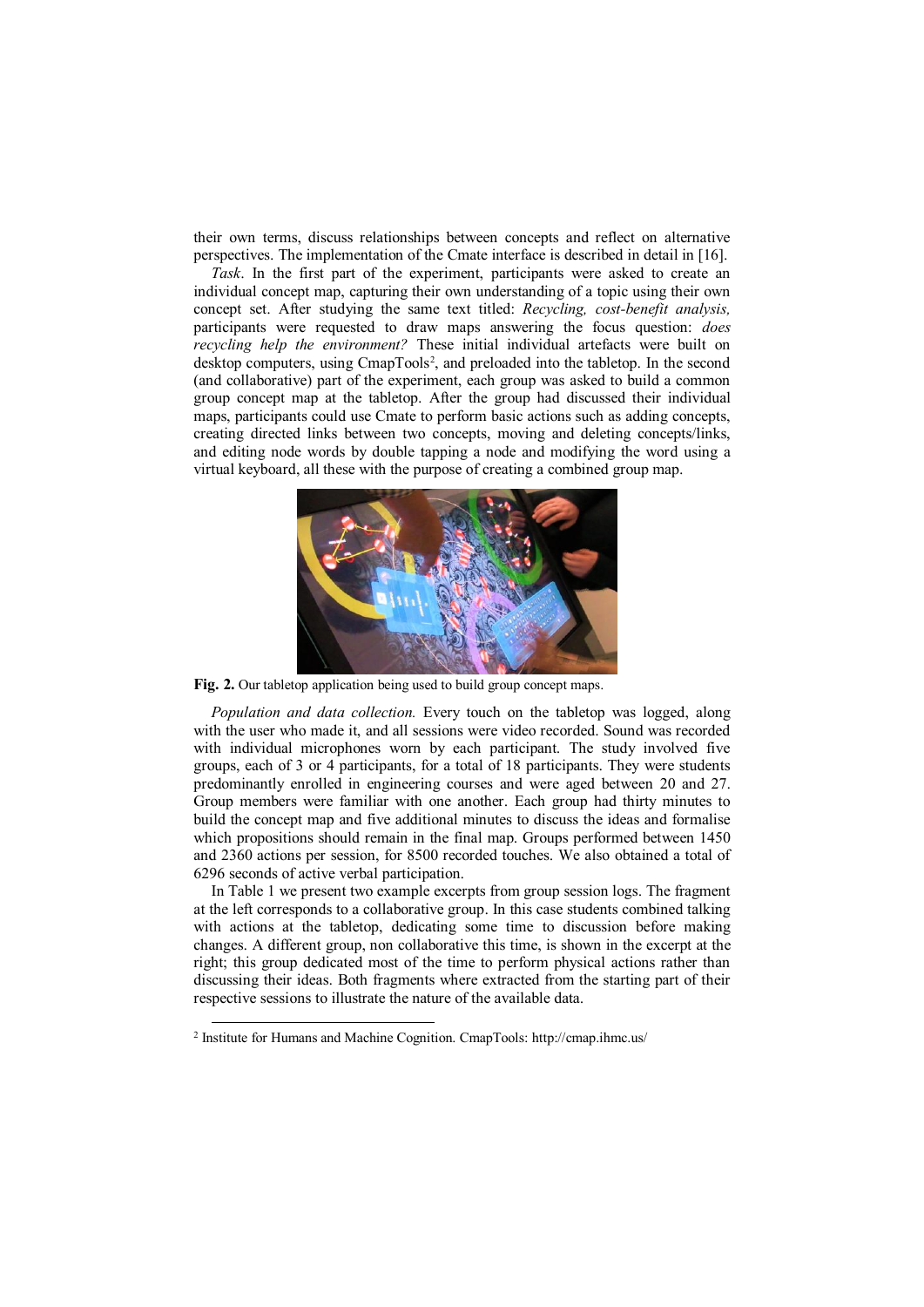|        | Collaborative group | Non-collaborative group       |                |         |                                      |
|--------|---------------------|-------------------------------|----------------|---------|--------------------------------------|
| Author | Time                | Log                           | Author         | Time    | Log                                  |
| 2      | 5:59:13             | audio participation 4 sec     | 4              | 2.49.06 | app "add concept" 32 "production"    |
|        | 5:59:15             | audio participation 4 sec     | 4              | 2.49:07 | app "move concept" 32 " production " |
|        | 5:59:16             | audio participation 1 sec     | $\overline{c}$ | 2:49:06 | app "scroll menu m44                 |
|        | 5:59:18             | app "scroll menu" m9          | 3              | 2.49:10 | app "move concept" 32 "production"   |
|        | 5:59:18             | app "move menu" m10           | 3              | 2.49:15 | app "add concept" 33 "consumption"   |
| 4      | 5:59:19             | app "add link " 1 "waste"     | 4              | 2.49:16 | app "delete concept" 32 "production" |
|        | 5:59:20             | app "scroll menu" m10         | 3              | 2:49:16 | app "move concept"33 "consumption"   |
|        | 5:59:24             | app "scroll menu" m11         | 2              | 2.49:17 | app "scroll menu m44                 |
|        | 5:59:29             | audio participation 2 sec     | $\overline{c}$ | 2.49:18 | app "add link" 35 "is"               |
|        | 5:59:31             | app "move menu" m11           | 3              | 2.49.20 | audio participation 1 sec            |
|        | 5:59:35             | audio participation 2 sec     | 4              | 2.49:21 | audio participation 2 sec            |
|        | 5:59:36             | app "add concept gesture" m12 |                | 2:49:26 | app "edit concept" 33 "consumption"  |

**Table 1.** Simplified fragments of the combined log (application  $log +$  audio  $log$ ). Left: collaborative group. Right: Non-collaborative group.

#### **4.2 Model of symmetry as an indicator of collaboration**

In this section, we describe the statistical and qualitative approach to obtain the measurements of symmetry. Before any quantitative technique was performed, the data and video recordings were examined to see whether any simple statistics could discriminate symmetric groups in terms of their collaborative behaviour. We could observe that a couple of groups were highly collaborative. They were distinguished from others in terms of their consistent verbal communication and awareness of others' physical actions, discussing most of the actions each group member intended to perform. The other three groups displayed behaviour that ranged from moments of collaboration to periods of partial or non-existent communication. Most of the time, these participants worked individually, either not communicating with others or involving just a couple of participants in the discussion, leaving others working independently with the tabletop interface in a small region.

During the non-collaborative moments, participants split the work and worked in their personal space without awareness of others actions. These moments were characterised by high amounts of physical activity with each participant performing similar amount of actions, but low levels of verbal communication in very irregular amounts. This means that we expect the Gini coefficient in the physical dimension to be quite low (reflecting symmetry) whereas in the audio dimension it should be high (reflecting asymmetry). By contrast, the collaborative periods, especially for the groups that were generally collaborative, were characterised by high levels of verbal communication with a somewhat egalitarian distribution of participation in this dimension (hence a low Gini coefficient). However, as they were focused on the discussion and observing others' actions, the level of physical actions was lower compared with the non-collaborative groups. We could additionally observe that in some groups participants were keen to partially collaborate, leaving one or two members as spectators, or, at the extreme, one participant tended to do all the work by himself (hence a high Gini coefficient).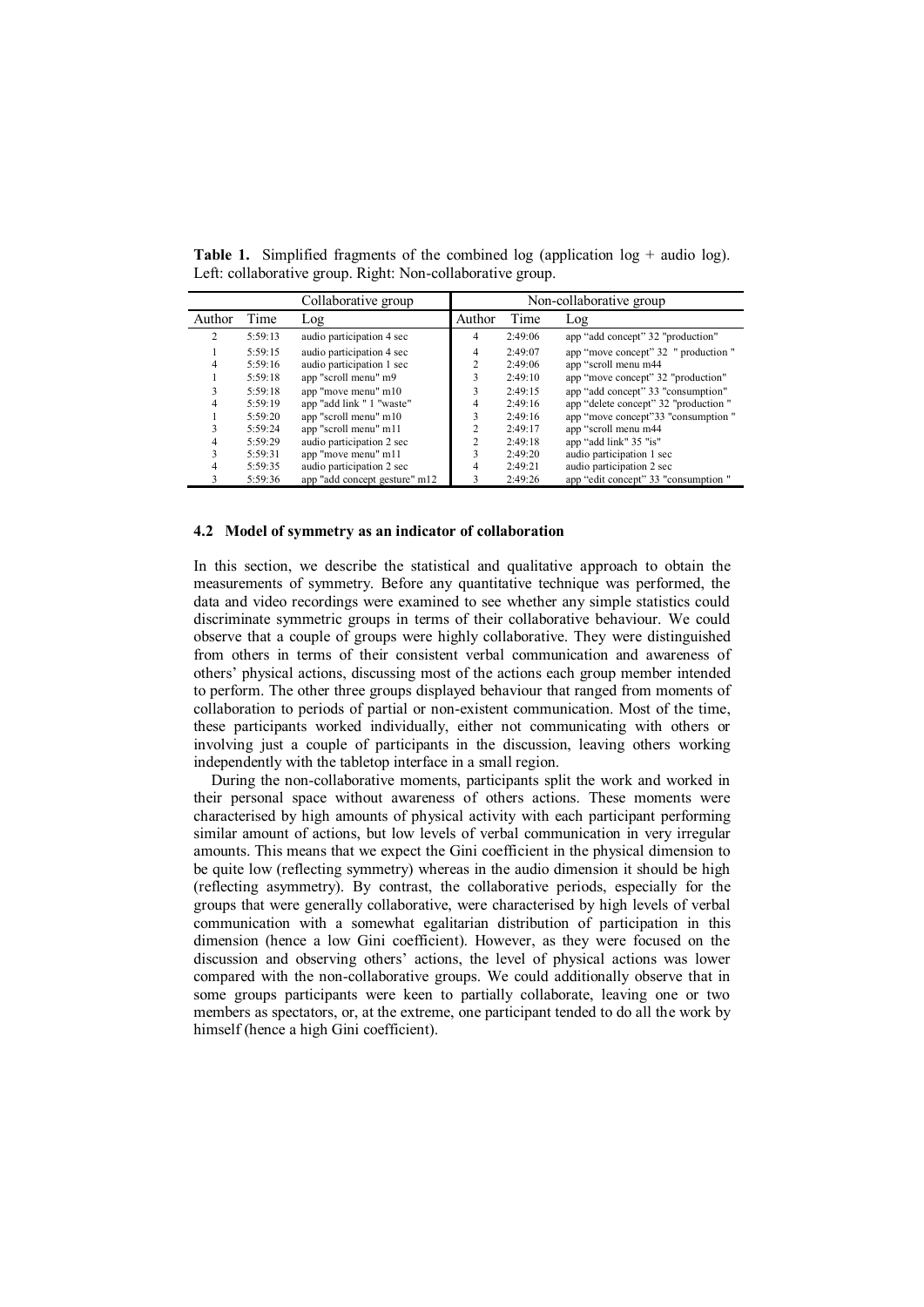

**Fig. 3.** Radars of activity for three different episodes, for both a collaborative and a non very collaborative group. They illustrate the symmetry and amount of audio (radars at the top of the figure) and touch participation (radars at the bottom).

Another way to explore the symmetry of activity was to examine the *radars of activity* [17], giving a more summarised view of the activity*.* We generated a pair of radars, one for the physical events on the tabletop, measured in terms of the quantity of touches; and time of verbal participation, measured in seconds. For this study the time window for each visualisation was 90 seconds. Figure 3 shows three pairs of radars of a collaborative group (left) and a non collaborative group (right). Each coloured circular marker corresponds to one learner at their circular personal space: orange, yellow, green and purple for participants 1, 2, 3 and 4 respectively. The position of these markers indicates the level of participation: the closer the marker is to the centre, the less active they were in that period of time. The shape of the radars gives an indication of the symmetry of activity. Through these visual aids, we confirmed what we had observed from the videos. The collaborative group had more verbal participation but a low level of physical actions at the tabletop (see pairs of radars 1, 2 and 3 at the left of the figure). By contrast, the members of the non collaborative group performed high amounts of physical actions without externalizing their thoughts too much.

These visualisations helped to assess whether groups were collaborating or not relying not just on the symmetry of groups but also in the extent of their participation (verbal and physical). In fact, our approach aims to quantify this information so that it can be incorporated and exploited in a group model. The quantitative information needed to draw these radars corresponds to the metrics we are evaluating as indicators of symmetry. Table 2 shows these measures for the episodes shown in Figure 3. They are: talking time, Gini coefficient of verbal participation, number of touches and the Gini coefficient of the quantity of touches.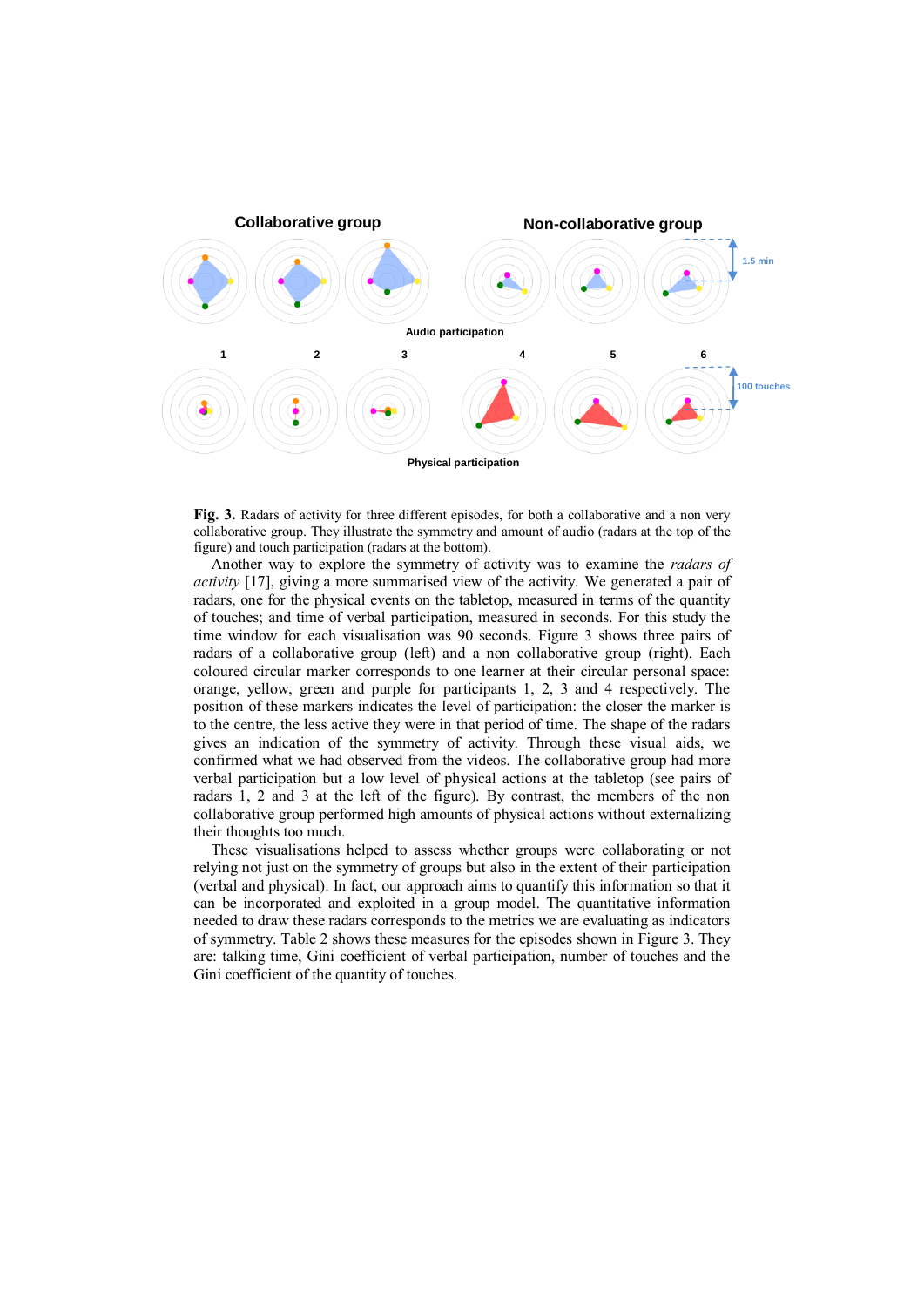| Attribute                       |       | Collaborative group |       | Non-collaborative group |       |       |  |
|---------------------------------|-------|---------------------|-------|-------------------------|-------|-------|--|
| Radar#                          |       |                     |       |                         |       |       |  |
| $P_{talk}$ (seconds)            | 53    | 51                  | 56    | 21                      |       | 28    |  |
| $G_{\text{talk}}$ (Gini coeff.) | 0.131 | .132                | 0.315 | 0.400                   | 0.129 | 0.347 |  |
| $P_{physical}$ (touches)        |       | 24                  | 25    | 72                      | 69    | 47    |  |
| $G_{physical}$ (Gini coeff.)    | 0.488 | 0.678               | 0.587 | 0.214                   | 0.357 | 0.242 |  |

**Table 2.** Tabletop data log grouped in pieces of 90 seconds. These values correspond to the visualisations showed in Figure 2.

Our initial analysis indicated that our metrics of symmetry can model facets of group collaboration. Based on the observations offered by this dataset, we hypothesise a set of rules, in terms of numeric metrics, as follows:

 $(low)P_{talk} + (high)G_{talk} + (high)P_{physical} + (low)G_{physical} \rightarrow Non\,$  Collaborative situations  $(2)$ 

 $(high, medium)P_{talk} + (high)G_{talk} + (high)P_{physical} \rightarrow Partial~collaboration$  $(3)$ 

$$
(high)P_{talk} + (low)G_{talk} + (low)P_{physical} + (high, med)G_{physical} \rightarrow Collaborative situations \qquad (4)
$$

where *Ptalk* corresponds to verbal participation, *Pphysical* to physical participation (touches, clicks), *Gtalk* to the Gini coefficient as indicator of symmetry of talk and *Gphysical* as an indicator of symmetry of physical actions.

Indeed, after inspecting the correlation between these metrics of symmetry we found interesting relationships. There was a negative correlation between physical and verbal participation – corr.  $-0.441$ , (see chart at the left of Figure 4) and a stronger negative correlation between physical participation and the Gini coefficient of physical action - corr, -0.611 (Figure 4, right). In other words, when groups talk they do not perform many actions and, additionally, when they perform many actions, this physical activity is more egalitarian. However, in order to confirm that these observations are valid across collocated domains, and that the metrics are correlated with the extent of collaboration of the group, we used a second large-scale dataset based on a corpus of coded data.



**Fig. 4.** Left: Scatter plot of physical and verbal participation. Right: Scatter plot of number and the Gini coefficient of physical participation.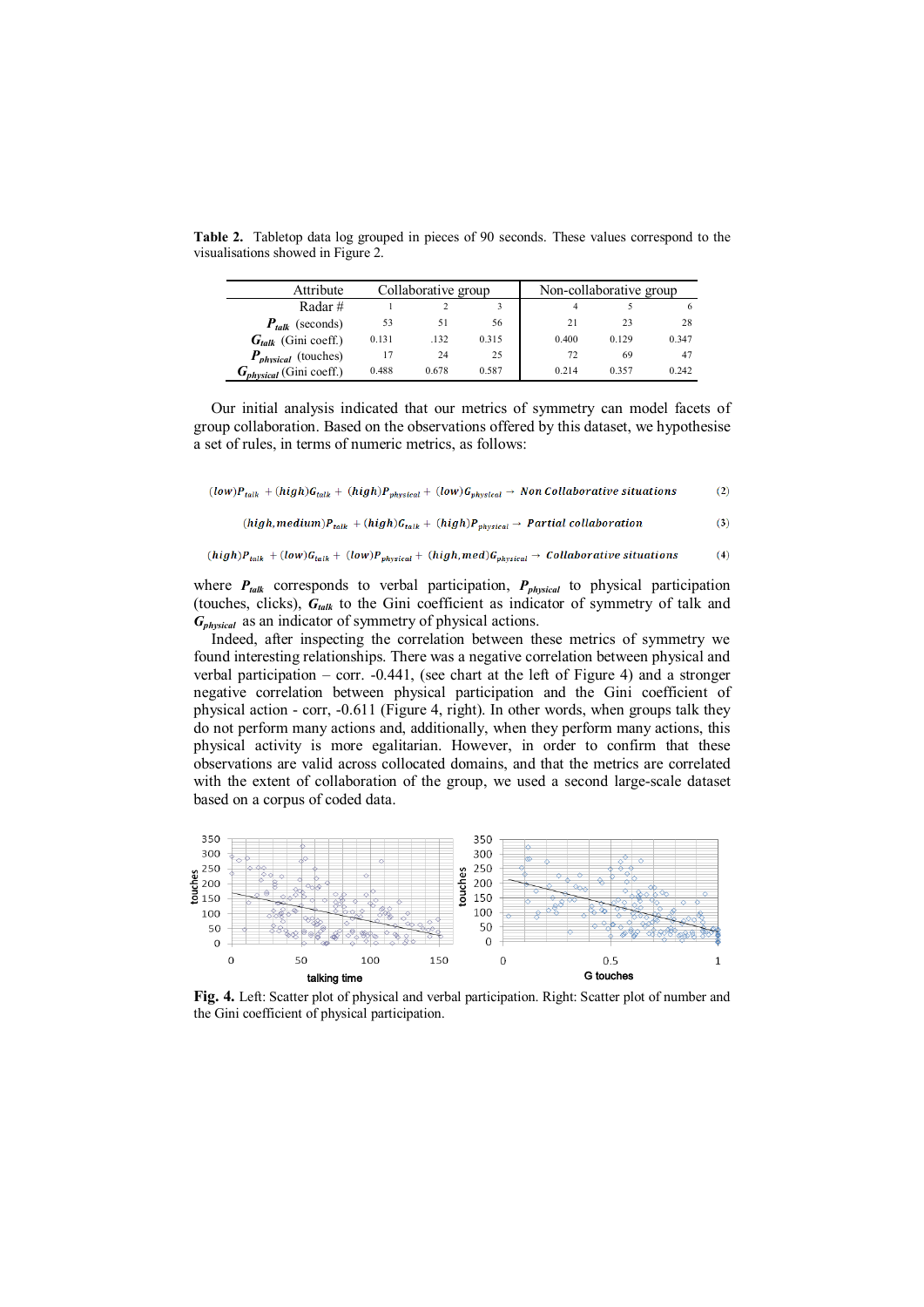# **5 Evaluation**

# **5.1 Experiment and data collection**

We evaluated the rules described in the subsection 4.2 using a dataset from groups performing a Job Shop Scheduling (JSS) task, an optimisation problem previously used for evaluating group interactions [18]. In this case, participants have to optimise the scheduling of six jobs, each one composed of six operations. These operations require the use of six resources that cannot be used by two or more operations at the same time. Participants modify the schedule by arranging the position of the resource pieces with the purpose of setting up the completion of all six jobs in the minimum time. A detailed description of the implementation of the interface can be found in [19]. The physical setting for these trials included a large shared display projected on a nearby wall and personal laptops with external mice for each participant, through which they could perform individual actions. Data from 19 trials were considered. The participants were students aged between 18 and 27 years. Groups of three were formed for each trial. Each group performed between 100 and 600 actions per solution, for a total of 9800 recorded interactions with the JSS software. The actions corresponded mostly to dragging resource pieces into position. In addition to the application data, we also transcribed verbal communication for each trial from video recordings. These transcripts included a total of 4836 utterances.

The video recordings of each trial were observed and coded manually. A coding label was assigned to each 90 seconds block of activity for each group. These time frame size was chosen based on the observations of the videos of the sessions in a parallel study [20]. Each block of activity was coded as corresponding to one of three possible values, according to the following guidelines. A block was labelled *collaborative* (C) if all participants participated to some extent and were aware of their peers' actions during that period of time. *Medium collaboration* (M) was used if one or two members of the group were unaware of their peer's actions and the group communication was partial. Finally, a block was labelled *non-collaborative* (NC) if the group split the task, working separately without awareness of each other. Three raters, including a domain expert, coded the blocks according to the descriptions detailed above. Inter reliability was tested on 15% of the sample (Cohen's,  $k = 0.69$ ). This dataset is very similar, in terms of definition of data, to our tabletop dataset (see Table 2). Therefore, we grouped the log lines and calculated the same attributes we used for the first dataset. In this case, the difference is that we have an additional label for each 90 seconds of activity block. This additional information and the larger size of the dataset served to apply our unsupervised machine learning techniques and supervise the results to validate the hypotheses posed in the previous section.

#### **5.2 Clustering group interactions according to their collaboration and symmetry**

We used a clustering machine learning technique to reveal the relationship between the rules of our model described in the previous section and the extent of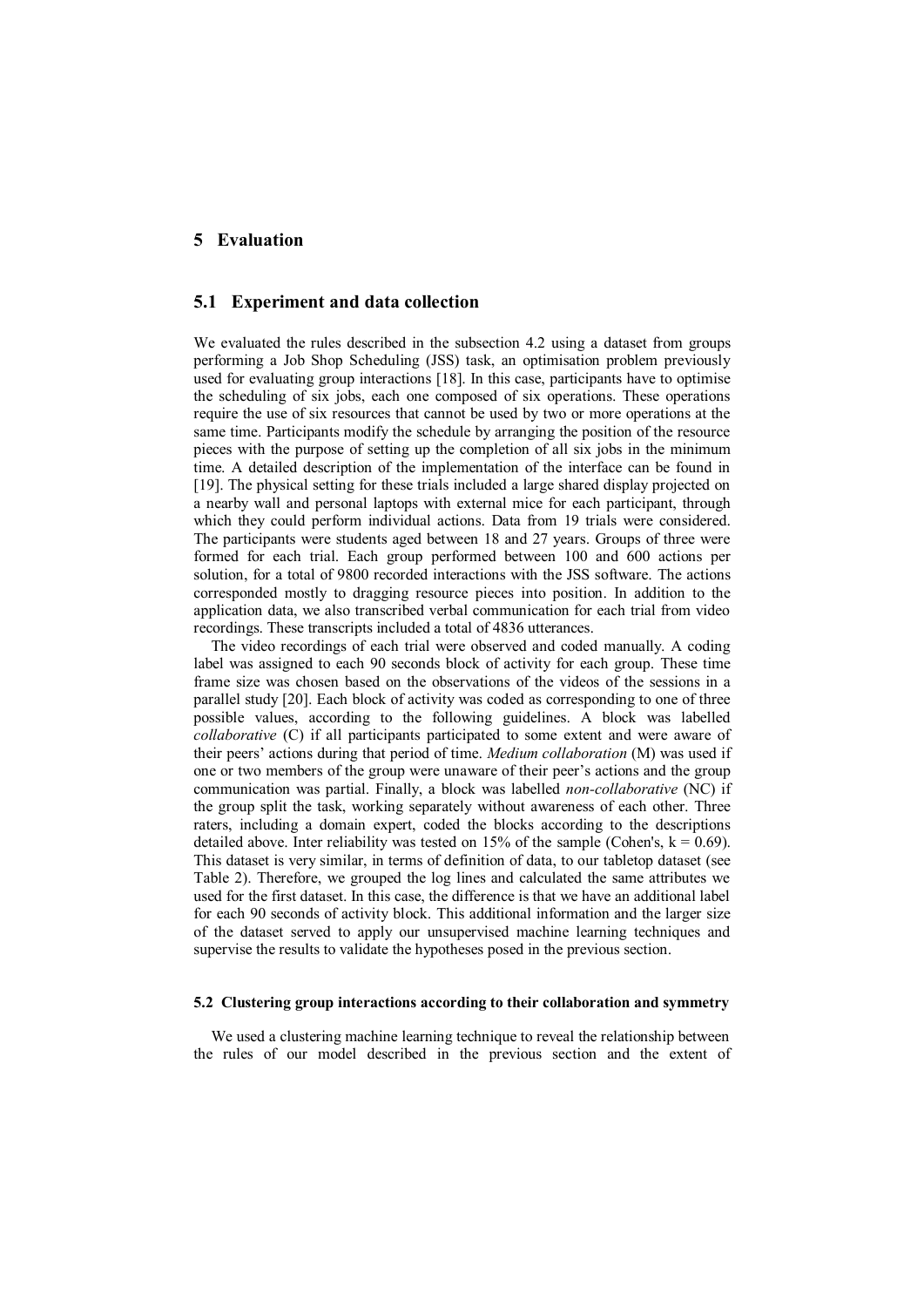collaboration of the groups. The features used were verbal participation ( $P_{t a t k}$ ). physical participation ( *Pphysical* , number of clicks) and Gini coefficients as indicators of symmetry of talk (*Gtalk* ) and symmetry of physical actions ( *Gphysical* ). Clustering has been used in a collaborative learning setting such as in [21], where authors aimed at grouping students according to their individual collaboration within their groups. In contrast, we use clustering to assess whether our rules can be applied to other domains with the aim of obtaining meaningful information about the symmetry and collaboration of collocated groups. It is important to highlight that in our approach we cluster segments of activity rather than the entire groups.

We used the clustering algorithm k-means with Euclidean distance measure. This algorithm is simple and effective if the number of clusters is previously known. However, k-means is sensitive to the initial seed. To mitigate this limitation we ran kmeans 10 times using the 4 attributes specified in the rules of our model. Additionally, we also ran a secondary algorithm, the Expectation Maximisation (EM), using the same settings  $(k=3$  clusters), obtaining similar results as with k-means (see Table 3). After the clusters from both algorithms were obtained, we compared the presence of collaborative, non- collaborative or moderately collaborative blocks in each cluster. The results of this comparison defined cluster 0 as the group with more collaborative blocks, cluster 1 as medium collaboration blocks and cluster 2 with the non collaborative blocks. The percentage of correct grouping was around 60% for both algorithms. This indicates that our clusters are not excellent classifiers but classification is not the purpose of our approach this time.

**Table 3.** Clustering results. Cluster-0 (C), Cluster-1 (M), Cluster-2 (NC),

| Attribute               | Clusters running 10 times k means |             |           | Clusters running EM |           |           |              |             |
|-------------------------|-----------------------------------|-------------|-----------|---------------------|-----------|-----------|--------------|-------------|
|                         | Full data                         | Cluster-0   | Cluster-1 | Cluster-2           | Full data | Cluster-0 | Cluster-1    | Cluster-2   |
| $P_{talk}$              | 28.668                            | 32.524(h)   | 34.999(h) | 17.231(l)           | 28.668    | 29.719(h) | 37.099 (h)   | 11.233(l)   |
| $G_{talk}$              | 0.5304                            | $0.359$ (l) | 0.610(h)  | 0.694(h)            | 0.5304    | 0.444(l)  | $0.592$ (m)  | 0.753(h)    |
| physical                | 36.714                            | 33.787(1)   | 30.680(l) | 46.25(h)            | 36.714    | 37.691(1) | $27.741$ (l) | 47.463(h)   |
| $G_{\textit{physical}}$ | 0.3502                            | 0.305(m)    | 0.528(h)  | 0.246(l)            | 0.3502    | 0.267(l)  | 0.586(h)     | $0.284$ (l) |
|                         |                                   |             |           |                     |           |           |              |             |

#### **6 Discussion**

The comparison of Table 3 with the rules posed in section 4 revealed that every cluster formed by the second dataset followed similar numerical behaviour than the tabletop dataset. The rules (2), (3) and (4) presented in the previous section are defined in non numerical terms (high, low, medium levels of participation and Gini coefficients). For the Gini coefficient attributes (*Gtalk* and *Gphysical* ) the quantitative equivalent to *low* and *high* can be translated into the quantitative equivalences *below 0.5* (more symmetric) and *above 0.5* (less symmetric). But for the numerical attributes *(Ptalk* and *Pphysical )* the parameter to define the terms *low* and *high* are the correspondent average of the attributes across the complete dataset ( $P_{\text{tak}} = 28.668$ , and  $P_{physical} = 36.714$ , see columns *Full data* in Table 3).<br>(*low*) $P_{talk} + (high)G_{talk} + (high)P_{physical} + (low)G_{physical} \rightarrow Non Collaborative situations.$ 

We found that all parts of the rule are confirmed by the clustering information obtained from the two algorithms (see columns *Cluster-2,* Table 3). The non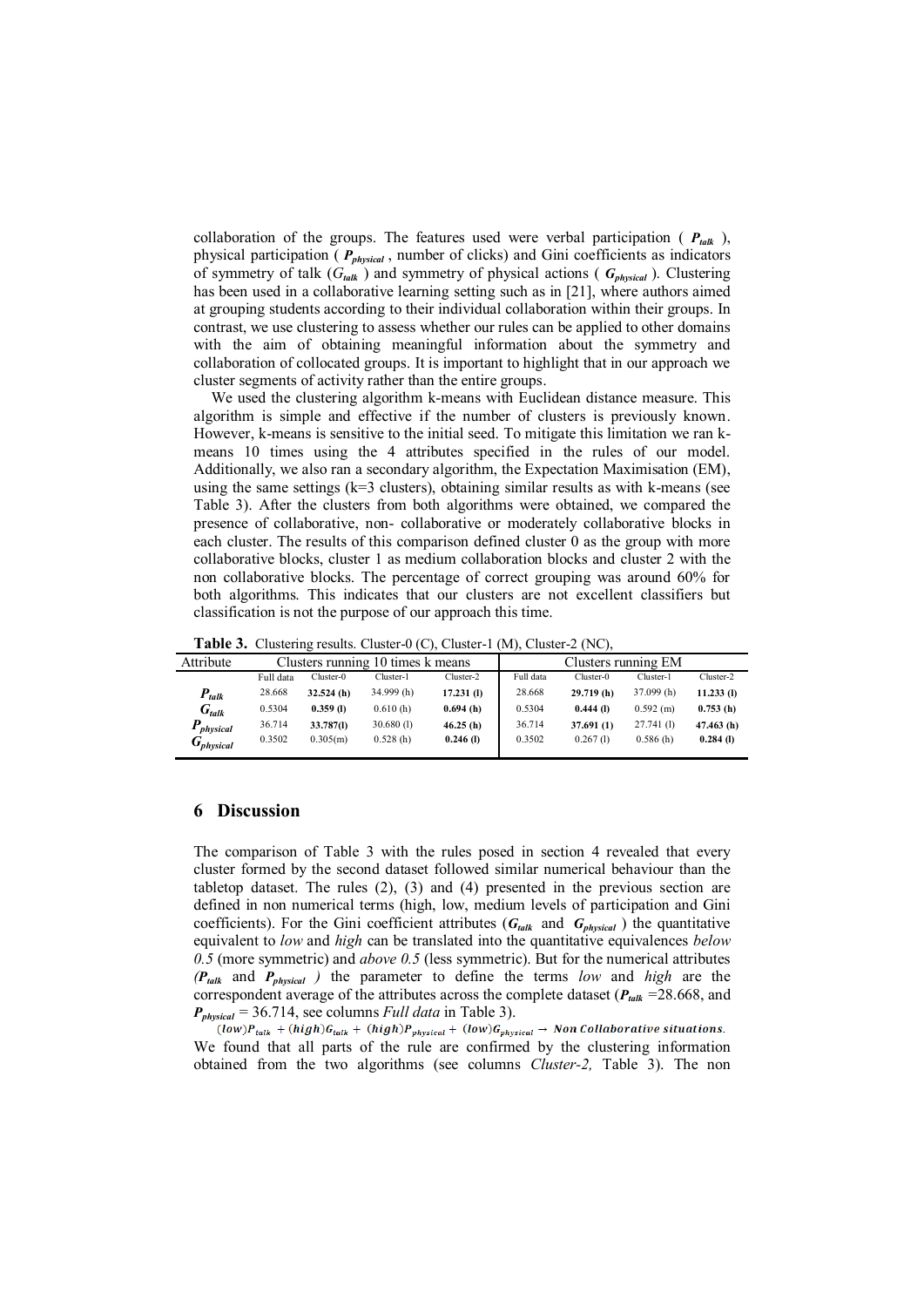collaborative situations are characterised by low level of talk, asymmetry in the conversation and high levels of physical action compared with the average across groups. Therefore, we can accept the rule hypothesised in (2).

 $(high, medium) P_{talk} \, + \, (high) G_{talk} \, + \, (high) P_{physical} \, \rightarrow \, Partial \, collaboration \, .$ 

In educational terms is not easy to define when a group is collaborating, even if experts observe directly the activity of groups. Even though, we observed that when a partial collaboration within the group exists it is because one or two members "leaded" the activity in both physical and verbal participation. However, even when the clustering results for partial collaboration (see columns *Cluster-1,* Table 3) shows high levels of asymmetric verbal participation, it is hard to define what happened with the physical dimension, obtaining low level of physical actions and undefined symmetry  $(G_{\text{physical}}$  around exactly 0.5). Therefore, we cannot accept the rule hypothesised in (3) as is.

 $(high)P_{talk} + (low)G_{talk} + (low)P_{physical} + (high)G_{physical} \rightarrow Collaborative situations.$ In this case the major part of the rule is confirmed by the clustering information obtained from the two algorithms (see columns *Cluster-0,* Table 3). Collaborative situations are characterised by high levels of symmetric conversation and less physical actions compared with the average across groups. We were expecting more asymmetry in the physical actions caused by the variable flux of the conversation. We learnt from this rule that collaborative moments tend to be symmetrical in both the physical and verbal layers. Thus, even when the hypothesised rule was not perfectly matched, most of its factors were present. Then, we can accept the rule hypothesised in (4).

# **7 Conclusions and future work**

We have presented our research to validate the significance of the notion of symmetry of activity for modelling the presence of collaboration within small groups of people. We illustrated how the theoretical model we built upon and our methodological basis can give insight on the groups' collaborative process, first, with a small-scale qualitative study at the tabletop, and then, evaluating in a larger dataset of collocated interactions. Our approach applies qualitative assessment, statistical analysis for the formulation of the model and machine learning techniques for the evaluation.

Our evaluation demonstrates that both amount and symmetry of verbal and physical participation are good indicators of collaborative and non-collaborative moments. The symmetry of participation is just one dimension of the complex collaborative process; however, it provides useful information that would be an essential part of the group model. In order to asses collaboration in a more effective way, the future research agenda of this project includes evaluating the indicators of symmetry of knowledge and enriching the group model by including the different facets of the collaborative process besides the levels of interactions.